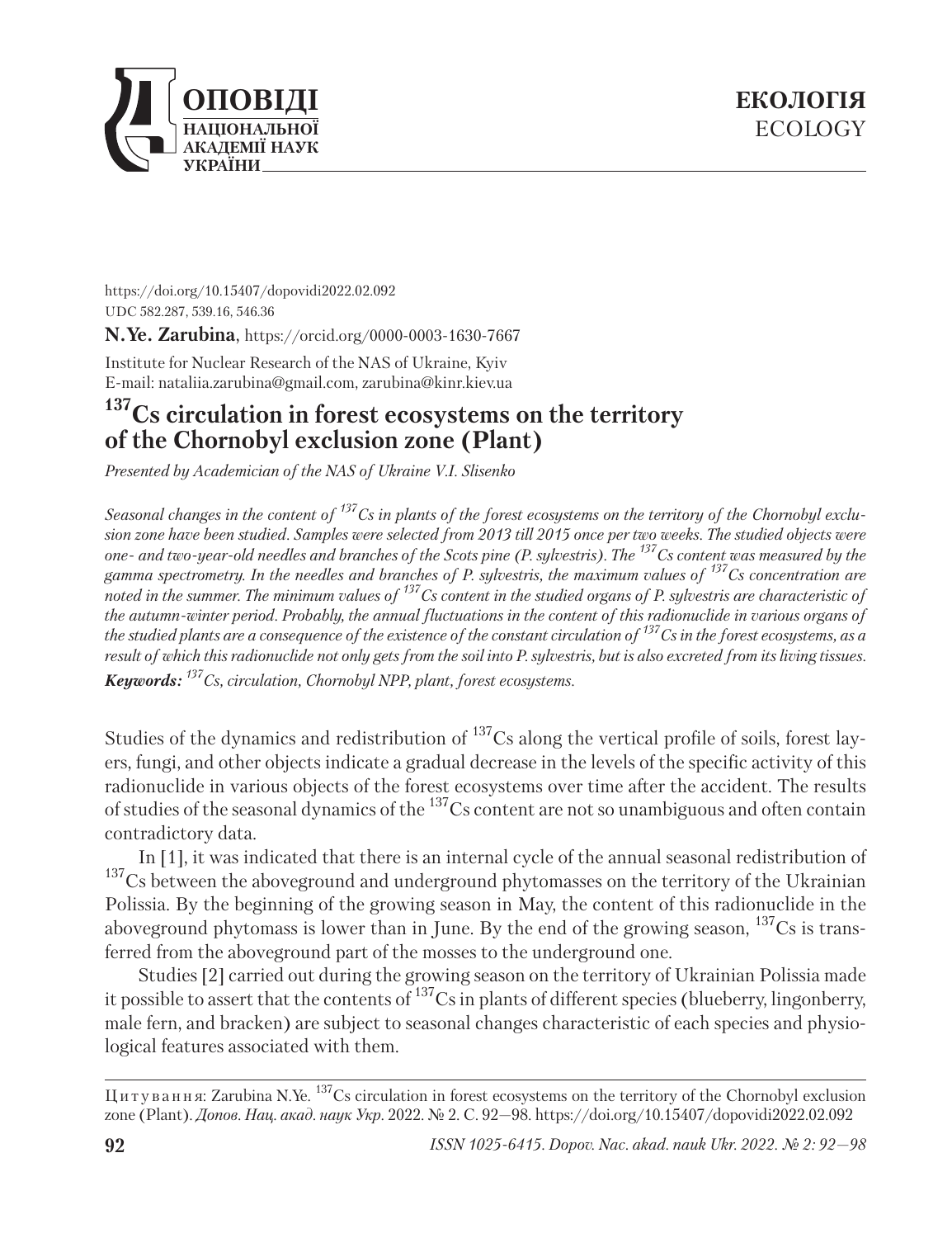In [3], it was indicated that, in blueberries on the territory of the Ukrainian Polissia, the maximum content of  $137$ Cs was found in the ground phytomass during the period of mass fruiting in July. It was also noticed that beginning from March, the specific activity of this radionuclide in the terrestrial phytomass almost steadily increases. After the berries ripen, there is an intensive outflow of  $137\text{Cs}$  from the aboveground phytomass to the rhizomes till October-November.

In fungi-macromycetes of the forest ecosystems on the territory of the Ukrainian Polissia, the seasonal dynamics of the  $^{137}$ Cs content was recorded  $-$  the maximum levels of specific activity of this radionuclide are registered in their fruit bodies in October, the minimum levels are found in June [4].

The authors of [5] determined that the levels of the specific activity of  $137Cs$  in the aboveground phytomass of the forest ecosystems in winter increases by 10 times compared to that of May. In [6], it is indicated that the seasonal dynamics of  $^{137}Cs$  accumulation in the growth of Scots pine (a pollution indicating organ of the standing timber as a whole) is characterized by an almost unidirectional change in the <sup>137</sup>Cs concentration downward from spring to autumn.

In [7], seasonal changes in the assimilation apparatus of the Scots pine are taken into consideration. The author showed that sharp decreases in the  $^{137}Cs$  concentration (by 2-3 times) from spring to autumn are characteristic of physiologically active needles of the current year. The stabilization begins around September. The same patterns were observed for two-year-old needles. But, at the same time, no clearly marked changes in the content of this radionuclide in two- and three-year-old needles are observed during the growing season.

The aim of the work was to study the seasonal variations in the content of  $137Cs$  in various objects of the forest ecosystems during the calendar year at a remote stage of the development of the accidental situation. The changes in the concentration of this radionuclide in the plant (Scotch pine) of the forest ecosystems in the exclusion zone of the Chornobyl nuclear power plant are discussed in. what follows.

**Materials and methods.** *Sampling sites.* We studied the 137Cs circulation in different organs of the Scotch pine on the territory of the exclusion zone of Chornobyl NPP (ChNPP). The sampling sites are located at different distances and directions from Chornobyl NPP (Fig. 1).

The sampling sites within the Chornobyl exclusion zone are located at the following coordinates: Dytiatky (30˚07'21.83''E, 51˚07'13.37''N), Paryshiv (51˚17'57.54''E, 30˚18'17.43''N), Leliv (30°09'36.63"E, 51°19'19.74"N).

The sampling was carried out during 3 years between 2013 and 2015.

The size of the sampling sites is approximately 10 m by 10 m. The soil at the sampling sites belong to the sod-podzolic type. The Scots pine (*Pinus sylvestris* L*.*) prevails among the wood vegetation on the territory of the studied sampling sites.

*Sampling of organs of P. sylvestris.* Samples were taken once every two weeks.

The objects of research were one- and two-year needles and branches of *P. sylvestris.*

*P. sylvestris* was used as the main research object for several reasons:

this species is the predominant species of the forested areas on the territory of the Chornobyl exclusion zone — 91565.0 hectares (pine forests occupy almost 60 % of the forested area) [8];

sampling of photosynthesis' organs of this plant species is available throughout the year;

• the ability to carry out the simultaneous sampling of needles and branches of different ages.

*ISSN 1025-6415. Допов. Нац. акад. наук Укр. 2022. № 2* **93**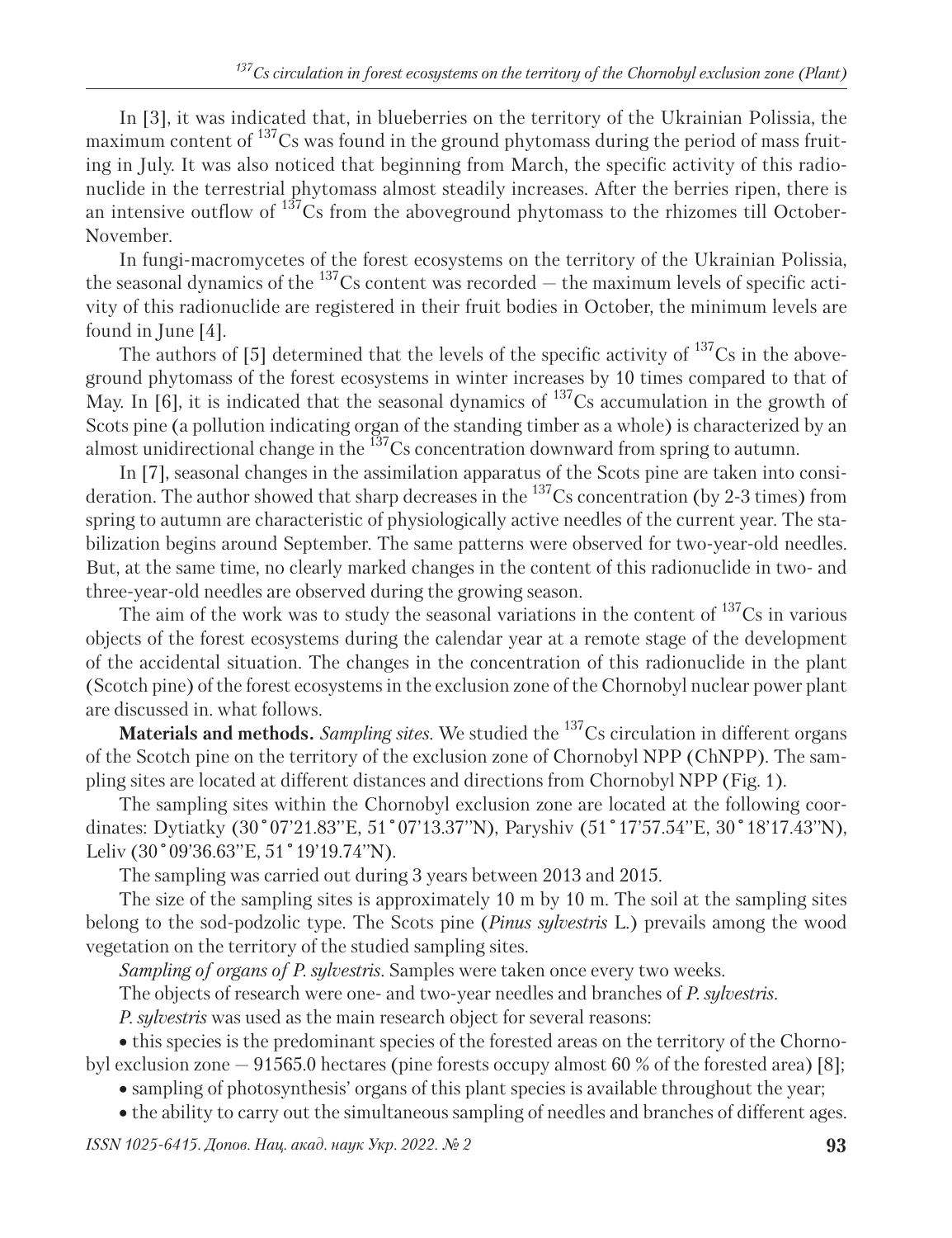

*Fig. 1.* The sampling sites within the Chornobyl exclusion zone: *1* — Leliv; *2* — Paryshiv; *3* — Dytiatky

To study the dynamics of the  $^{137}$ Cs content, samples of branches with needles were taken using a pruner without felling a tree. Each sampling was taken from 7 out of the specified 15 model trees. The sample consisted of 15 annual and 15 two-year-old branches with needles.

Under laboratory conditions, the needles were separated from the branches, and the resulting 4 samples (one- and two-year-old needles and branches) were dried separately at room temperature for 1-1.5 months.

The obtained samples after the drying were ground using a laboratory mill and placed in disposable calibrated plastic dishes for the following gamma-spectrometric studies [9].

*Radiometry.* <sup>137</sup>Cs specific activity measurements were performed employing a CANBERRA gamma-spectrometric unit based on the coaxial high-purity HPGe semiconductor detector, model GC6020.

The detection unit was covered with 100-mm lead protection allowing effective measurements of samples with comparatively low radionuclide specific activity.

The measurement time was from 600 to 14,400 seconds depending on the specific activity of radionuclides. The measurement errors of this series of samples did not exceed 10 % and, as a rule, were within the limits of 3-5 % of the radionuclide activity.

When carrying on the research of the content of radiocaesium  $(137)$ Cs with a half-life of about 30 years in this work) in the same object, it is necessary to exclude the influence of the physical decay of this element in it. The recalculation of the results was carried out on the "zero" date of the event (for 1986/04/26) according to the formula of radioactive decay. The data obtained in this way excluded the influence of that part of the radionuclide that had decayed on the date of each specific sampling. In the study, the values of  $^{137}$ Cs activity concentrations in different organs of *P. sylvestris* are shown, being recalculated using the radioactive decay formula.

In this article, the  $^{137}$ Cs specific activity in samples (dry weight) is given in Bq/kg.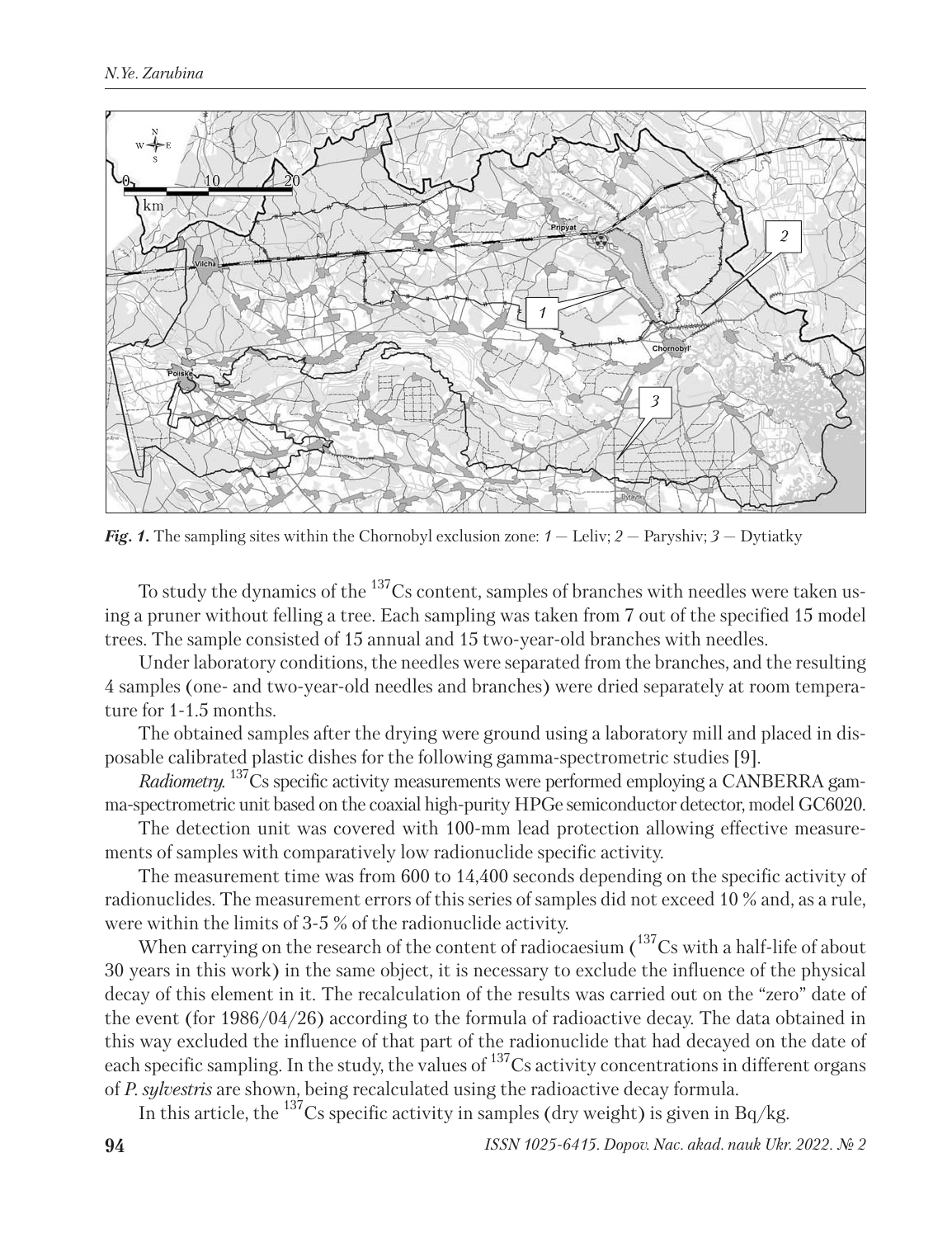**Results and discussion.** As a result of the studies, it was found that the content of <sup>137</sup>Cs in annual needles is, on average, higher than in other studied organs of *P. sylvestris* at all sampling sites. The lowest levels of specific activity of  $^{137}$ Cs are characteristic of 2-year-old branches. An exception is the Paryshiv sampling site, where the content of  $^{137}Cs$  in this organ is slightly higher than in 2-year-old needles (Table 1).

Needles and branches show seasonal changes in <sup>137</sup>Cs specific activity levels, unlike soil (Fig. 2-4). The maximum content of this radionuclide is typical of annual needles and branches from the beginning of the growing season (from May till autumn). By the end of the growing season, the concentration of 137Cs in young needles and branches in some years decreases by almost an order of magnitude smaller. Increases in the levels of specific activity of  $^{137}$ Cs during the season of vegetation in needles and branches are observed during the second year of their lives, which correlate well with similar changes in the content of this radionuclide in annual needles and branches (Table 2).

An increase in the levels of the specific activity of  $^{137}Cs$  is observed with the onset of the intensive growth of young needles and branches. During this period, the plant requires significantly larger amounts of nutrients and water. Additional amounts of radionuclide may come with water, which leads to an increase in the content of <sup>137</sup>Cs in growing needles and branches. The pine is an obligate mycotroph. Probably, the indicated additional intake of  $137Cs$  into the plant during the period of intensive growth of young branches and needles is associated not only with its intake in the dissolved form with water, but is also the result of the existing symbiosis: an additional amount of  $137$ Cs can come from the long-term depot of this radionuclide — mushroom mycelium at the high pumping of water through the Gartig network into the root system of the plant and further into the growing organs.

The annual decrease in the 137Cs content in all the studied organs of *P. sylvestris* by autumn may indicate the existence of the circulation of this radionuclide in forest ecosystems in the soil–plant chain. Thus, <sup>137</sup>Cs enters into the soil not only with litter, but also its outflow from living plant tissues can occur. The literature indicates that potassium constantly circulates in plants [9]. It can be assumed that cesium, being a chemical analog of potassium, can also constantly circulate in the plant.

Peaks and drops in the specific activity of <sup>137</sup>Cs in different organs of *P. sylvestris*, not related in time to the growing season, can be caused by short-term changes in weather conditions. The latter can cause the drying out or moistening of the forest litter, which is reflected in changes in the number of soil microflora and active mycelium of fungi, as well as in the intensity of their vital

| Table 1. Average contents of $137Cs$      |
|-------------------------------------------|
| in various organs of <i>P. sylvestris</i> |
| on the territory of sampling sites        |
| from 2013 till 2015, Bq/kg dry weight     |

| Organ          | Leliv         | Paryshiv      | Dytiatky       |
|----------------|---------------|---------------|----------------|
| 1st needles    | $811 \pm 587$ | $194 \pm 160$ | $1292 \pm 582$ |
| l 1st branches | $531 \pm 418$ | $142 \pm 103$ | $871 \pm 580$  |
| 2nd needles    | $280 \pm 184$ | $75 \pm 49$   | $464 \pm 190$  |
| 2nd branches   | $258 \pm 142$ | $80 \pm 41$   | $374 \pm 165$  |

*ISSN 1025-6415. Допов. Нац. акад. наук Укр. 2022. № 2* **95**

Table 2. **Spearman correlation coefficients between the contents of 137Cs in different organs of** *P. sylvetsris* **on the territory of sampling sites**

| Organ                          | Leliv | Paryshiv | Dytiatky |
|--------------------------------|-------|----------|----------|
| $1st$ needles $-1st$ branches  | 0.888 | 0.852    | 0.828    |
| $1st$ needles $-$ 2nd needles  | 0.821 | 0.661    | 0.762    |
| 1st needles $-$ 2nd branches   | 0.807 | 0.665    | 0.653    |
| 1st branches $-$ 2nd needles   | 0.736 | 0.642    | 0.620    |
| 1st branches $-$ 2nd branches  | 0.782 | 0.777    | 0.705    |
| $2nd$ needles $-$ 2nd branches | 0.847 | 0.681    | 0.680    |
|                                |       |          |          |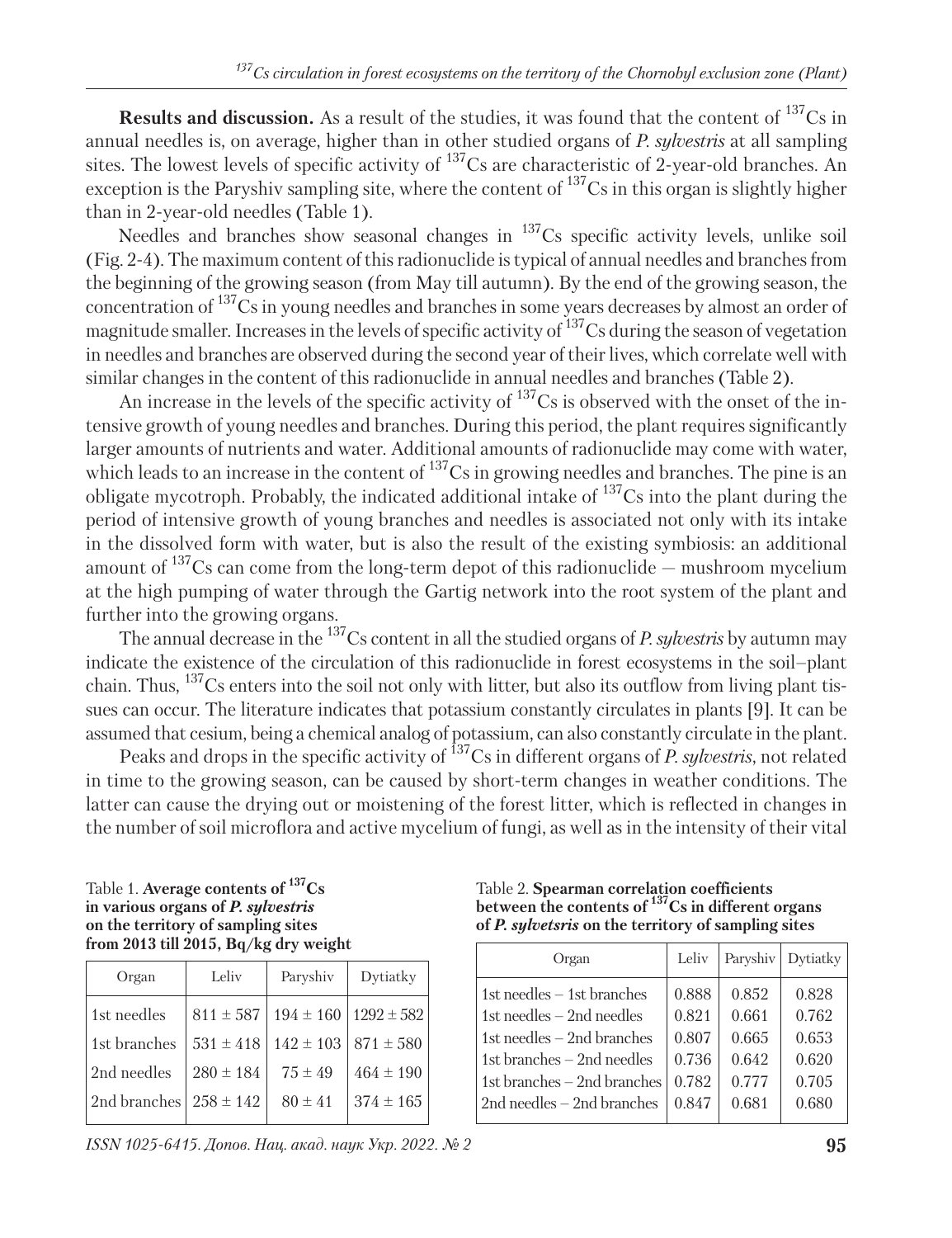

*Fig. 2.* Specific activity of 137Cs in different organs of *P. sylvestris*, sampling site Leliv, Bq/kg dry weight



*Fig. 3.* Specific activity of 137Cs in different organs of *P. sylvestris*, sampling site Paryshiv, Bq/kg dry weight



*Fig. 4.* Specific activity of 137Cs in different organs of *P. sylvestris*, sampling site Dytiatky, Bq/kg dry weight

**96** *ISSN 1025-6415. Dopov. Nac. akad. nauk Ukr. 2022. № 2*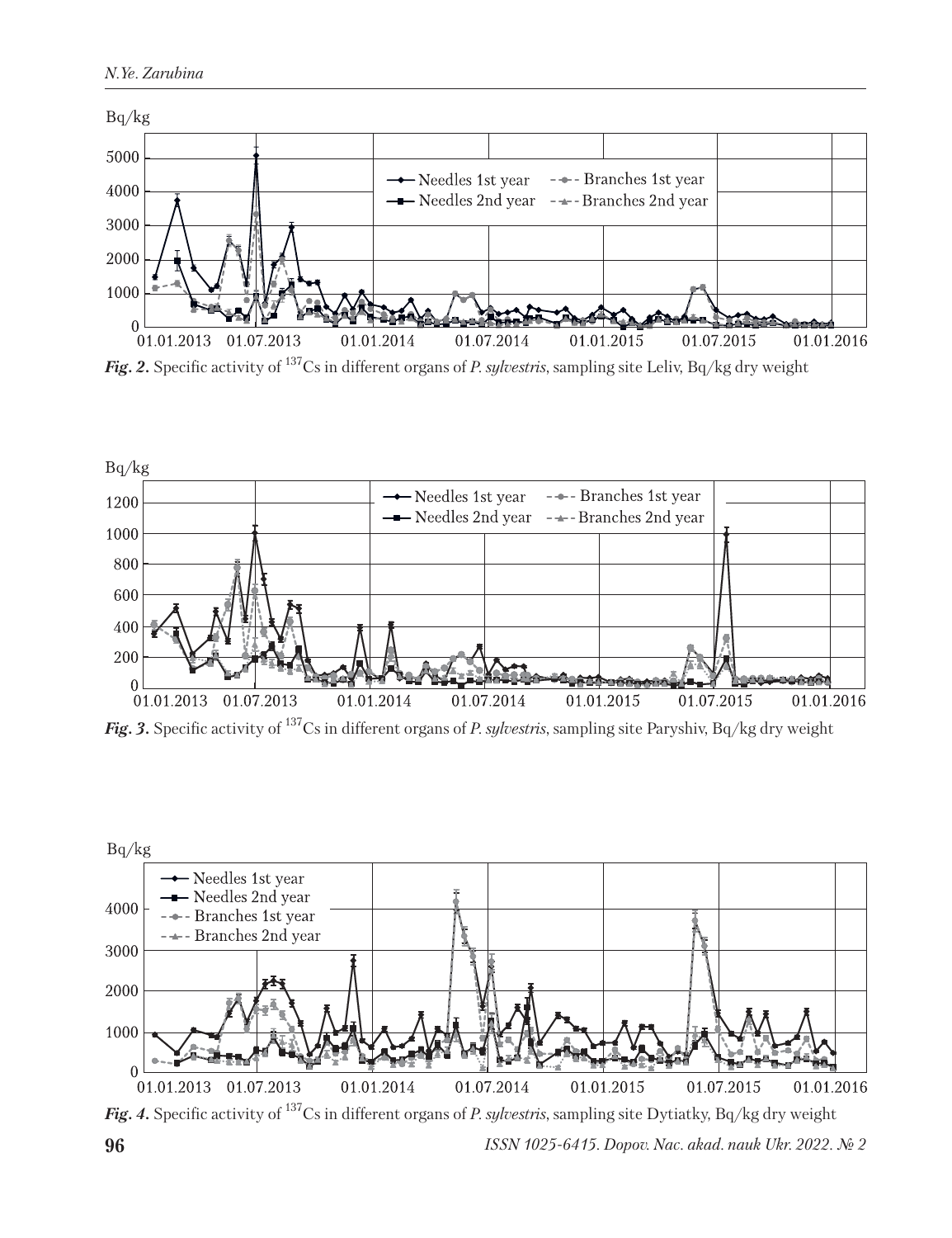activity. This, in turn, can lead to abrupt changes in the value of the specific activity of <sup>137</sup>Cs in various organs of the Scots pine [10].

As a result of the executed studies, an abnormally high content of  $^{137}Cs$  in the pine needles and branches at the Dytiatky sampling site was detected (see Fig. 4 and Table 1). The relatively low content of this radionuclide in the soil of this sampling site cannot be the cause for the noticed phenomenon [11]. The specific activity of  $^{137}Cs$  in the pine organs at this sampling site is approximately 1.5 times higher than at the Leliv sampling site (10-km zone) and 2 times higher than at the Paryshiv sampling site. The high content of  $^{137}Cs$  in the needles and branches may be due to the structural features of the forest litter at this sampling site. The thickness of the litter at the Dytiatky sampling site differs significantly from the thickness of the litter at other sampling sites. If, at the Leliv and Paryshiv sampling sites, the average thickness of the soil layer  $A_0f + A_0h$ is 7 cm, at the Dytiatky sampling site, it is only 1.5 cm. The low volume of the litter layer contains a smaller amount of soil biota and fungi, which are a barrier to the entry of  $137$ Cs into the plant. This, probably, leads to the relatively high <sup>137</sup>Cs content in the pine needles and branches at the Dytiatky sampling site.

**Conclusions.** The levels of the specific activity of 137Cs in needles and branches of *P. sylvestris* vary depending on the season. This process occurs almost simultaneously for one- and two-yearold branches and needles. The maximum values of the 137Cs content in the studied organs of *P. sylvestris* are observed in summer. From the beginning of autumn till the end of the year, slight spikes in the values of the  $^{137}Cs$  content are observed against the general background of low concentrations of this radionuclide.

Based on the data obtained, it can be argued that the  $^{137}$ Cs content in the needles and branches of the Scots pine is not a constant value, but is subjected to seasonal changes. The redistribution of this radionuclide in forest ecosystems has a complex multidirectional character. Probably, in forest ecosystems, there is a constant circulation of  $1^{37}Cs$  in the soil-plant chain.

*This work was financed by the STCU 5954 project.*

## REFERENCES

- 1. Orlov, O. O. & Dolin, V. V. (2010). Biogeochemistry of 137Cs for forest-swamp ecosystems of the Ukrainian Polissia. Kyiv: Naukova Dumka (in Ukrainian).
- 2. Grabovskyi, V. & Dzendzelyuk, O. (2012). Seasonal changes of 137Cs content in some medical herbs and berry plants from Western Ukraine. Visnyk of the Lviv University. Ser. Biol., Iss. 58, pp. 175-184 (in Ukrainian).
- 3. Krasnov, V. P. & Orlov, A. A. (2004). Radioecology of berry plants. Zhytomyr: Volyn (in Ukrainian).
- 4. Zarubina, N. (2016). The influence of biotic and abiotic factors on 137Cs accumulation in higher fungi after the accident at Chornobyl NPP. J. Environ. Radioact., 161, pp. 66-72. https://doi.org/10.1016/j.jenvrad.2015.11.014
- 5. Mukhamedshin, K. D., Chilimov, A. I., Bezuglov, V. K. & Snytkin, G. V. (2000). Certification of forest resources based on radiation characteristics, as the basis for obtaining normative-clean forestry products in the territory contaminated with radionuclides. In Questions of forest radioecology (pp. 7-46). Moscow: MGUL (in Russian).
- 6. Shcheglov, A. I. (1999). Biogeochemistry of technogenic radionuclides in forest ecosystems. Moscow: Nauka (in Russian).
- 7. Perevolotsky, A. N. (2006). Distribution of 137Cs and 90Sr in forest biogeocenoses. Gomel: RRUE "Institute of Radiology" (in Russian).
- 8. Project of organization and development of forestry of the State specialized enterprise "Northern Pushcha". (2017). Irpin: Ukrainian State Project Forest Management Production Association (in Ukrainian).

*ISSN 1025-6415. Допов. Нац. акад. наук Укр. 2022. № 2* **97**